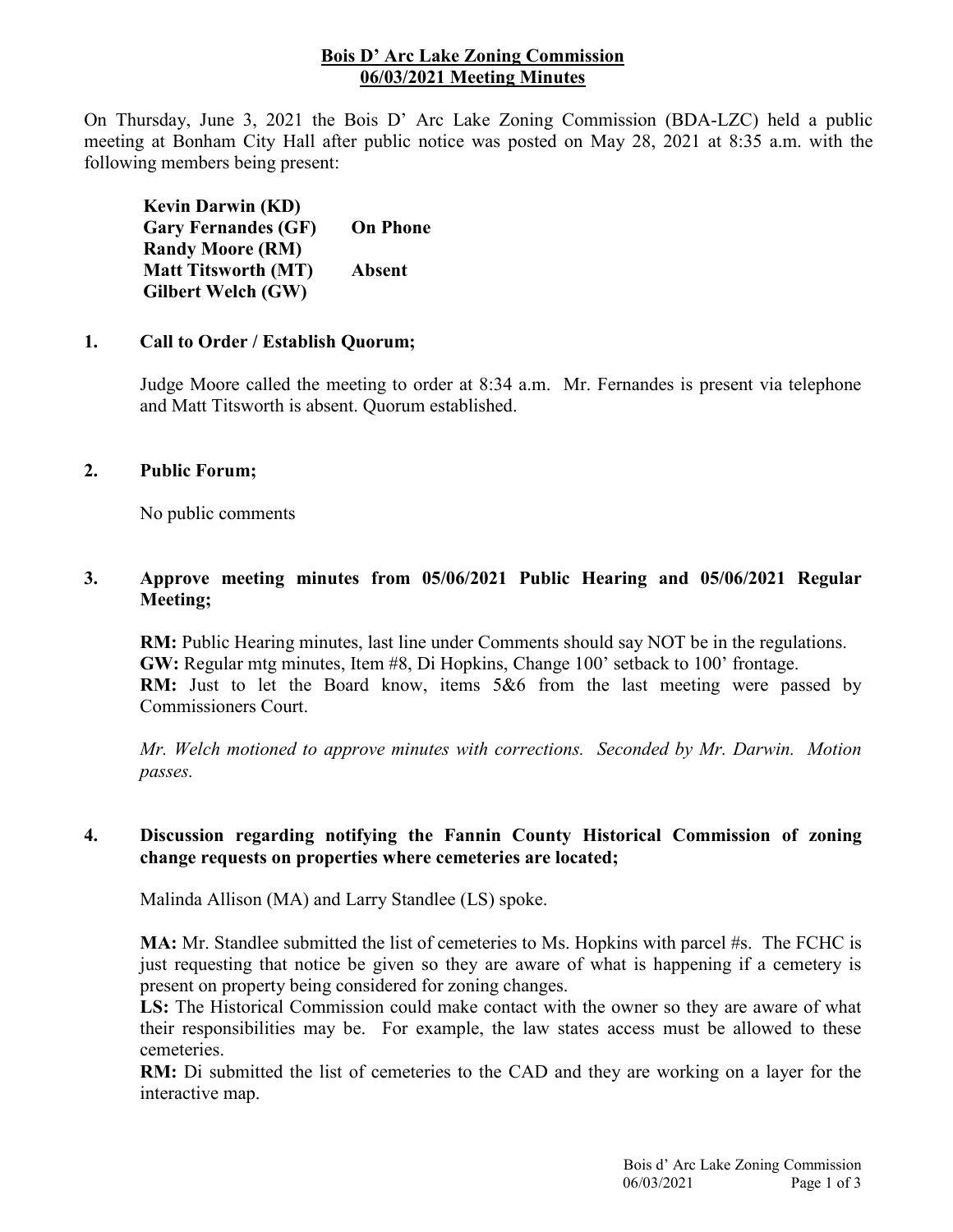A landowner with a cemetery was present at the meeting and will speak with the Historical Commission about this.

### **5. Discussion, consideration and action regarding dual zoned property within the 5,000' buffer of Bois d'Arc Lake and the recommendation to Commissioners Court;**

Di Hopkins (DH), Mark Kinnaird (MK), Newt Cunningham (NC)

**DH:** After a lot of discussion and several meetings, the conclusion is that the regulations already cover what is needed. No MOU is necessary. The strictest regulations prevail as far as who is in charge of zoning. She already has a spreadsheet detailing the zoning and it is ready to send to Freese and Nichols to have them redo the zoning map. This map will show which jurisdictions are which. There will need to be a public hearing for both the Lake Zoning Commission and Commissioners Court before everything can be finalized.

**GW:** Stated he still has a concern regarding the Extraterritorial Jurisdictions (ETJs).

**RM:** In the future as the City expands its ETJ, it automatically becomes the City's. Asked that Di to send the notice for review before publishing.

**GW:** His fear is there will not be zoning in the ETJs.

**KD:** As other cities come in, does this cover them or do we revisit each time?

**RM:** Same rules apply. The county will pull out of the zoning unless the entity does not have any regulations.

**GW to MK:** Can TCOG help with this?

**MK:** Would be happy to see if they will. He believes they have experts, also thinks a couple of the smaller towns don't have any zoning.

**RM:** They may just say let the County handle it.

*Mr. Darwin motioned to move forward with a public hearing to hear comments regarding this subject. Seconded by Mr. Welch. Motion passes.*

# **6. Discussion, consideration and action regarding masonry requirements in the Lake Zoning Regulations;**

- **DH:** We cannot enforce masonry requirements.
- **RM:** Does not want to take any action until after the Legislative Session is complete. There may be changes.

**NC:** Can't enforce ordinances outside of the International Code.

**GW:** Is there a need to take this to Commissioners Court for action to not enforce?

**NC:** The law states that we cannot enforce, so action is not necessary.

**GW:** Still feels the board should take official action.

**GF, KD, RM:** Feel we should wait until the Legislative Session is over.

*Mr. Welch motioned to table until the next meeting. Seconded by Mr. Darwin. Motion passes.*

## **7. Discussion, consideration and action regarding changes and/or modifications by landowners;**

Dan Cooper (DC) has purchased 300 acres around the Lake and wants to be respectful of the Lake and County. He will be seeking variances regarding the width of subdivision internal roads and setbacks.